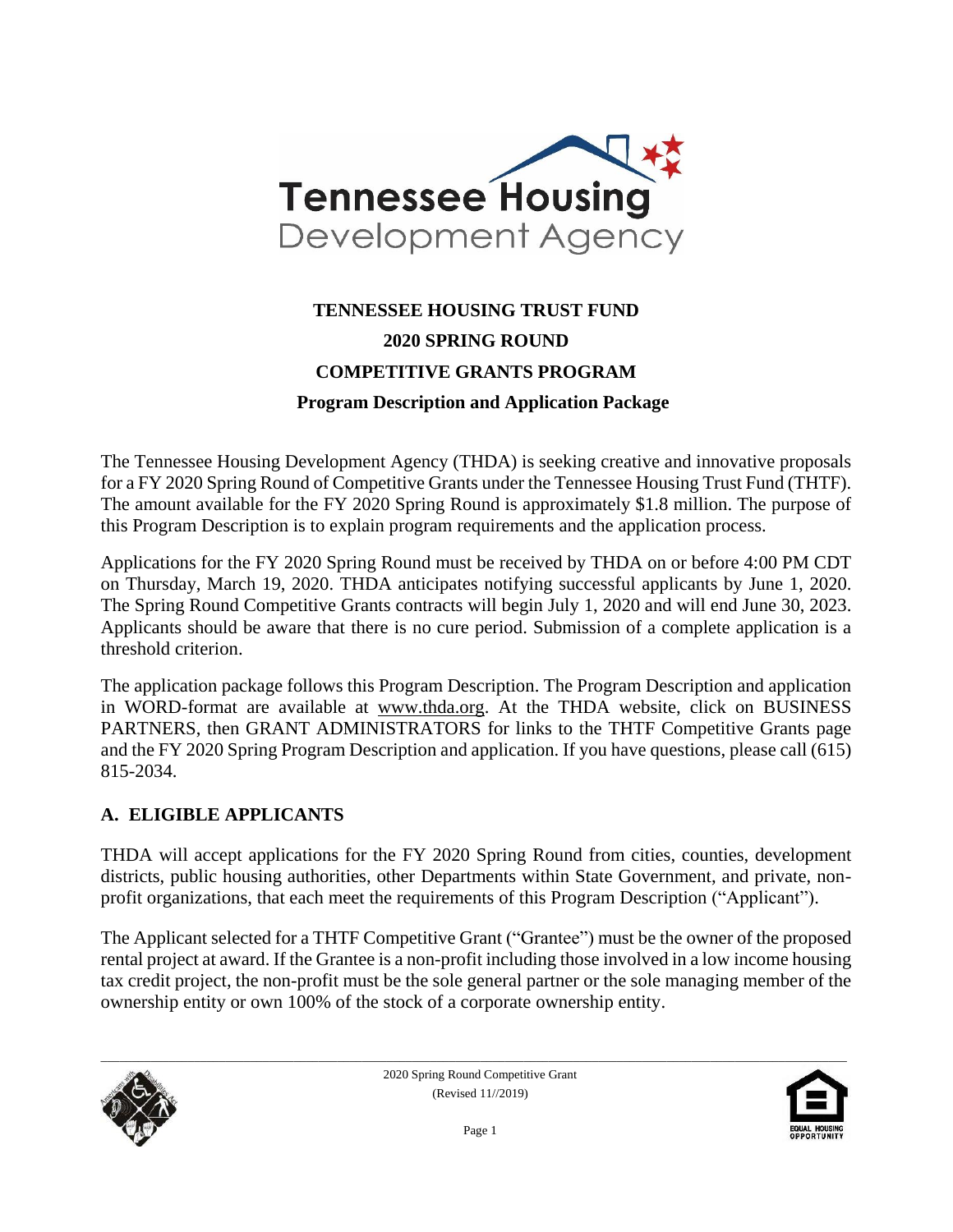All private, non-profit organizations must submit *Attachment One: Non-Profit Checklist* with supporting documentation. All private, non-profit organizations must be organized and existing in the State of Tennessee (as evidenced by a Certificate of Existence from the Tennessee Secretary of State, dated no more than 30 days prior to the application date) or, if organized and existing in another state, be organized and existing under the laws of that state and be qualified to do business in Tennessee (as evidenced by a Certificate of Existence from that state's Secretary of State dated no more than 30 days prior to the application date and by a Certificate of Authorization to do business in Tennessee from the Tennessee Secretary of State, dated no more than 30 days prior to the application date).

All private, non-profit Applicants must demonstrate at least two years of experience providing affordable housing or affordable housing related services in the state of Tennessee.

Additionally, Applicants seeking funding for transitional housing targeted to ex-offenders shall demonstrate good standing with the Tennessee Department of Corrections (TDOC) as of the date of submission of the 2020 Spring THTF application. All such Applicants shall be listed on TDOC's List of Approved Transitional Housing Providers.

Competitive Grant funds will be awarded to successful Applicants in the form of a grant. Applicants with prior Competitive Grants must also have *requested* the following percentages of their prior grants by March 12, 2020 to be eligible for the FY 2020 Spring Round Competitive Grants program:

| <b>COMPETITIVE GRANT</b><br>YEAR | <b>SPEND DOWN REQUIREMENT</b> |
|----------------------------------|-------------------------------|
| 2018 Fall and earlier            | 100%                          |
| 2018 Spring                      | 75%                           |
| 2019 Fall                        | 50%                           |
| 2019 Spring                      | 25%                           |
| 2020 Fall                        | Not Eligible                  |

To meet the "requested" threshold criteria, THDA must have received an official, complete Request for Payment Form with supporting documentation from an Applicant with a prior Competitive Grant.

### **B. ELIGIBLE ACTIVITIES**

All housing financed using THTF Competitive Grant resources must be affordable rental housing and must address the housing needs of households who are low, very low, and/or extremely low income as defined in Section F (1).

The following rental housing activities are eligible:

- New construction of rental housing units.
- Acquisition of rental housing units.
- Rehabilitation of rental housing units.



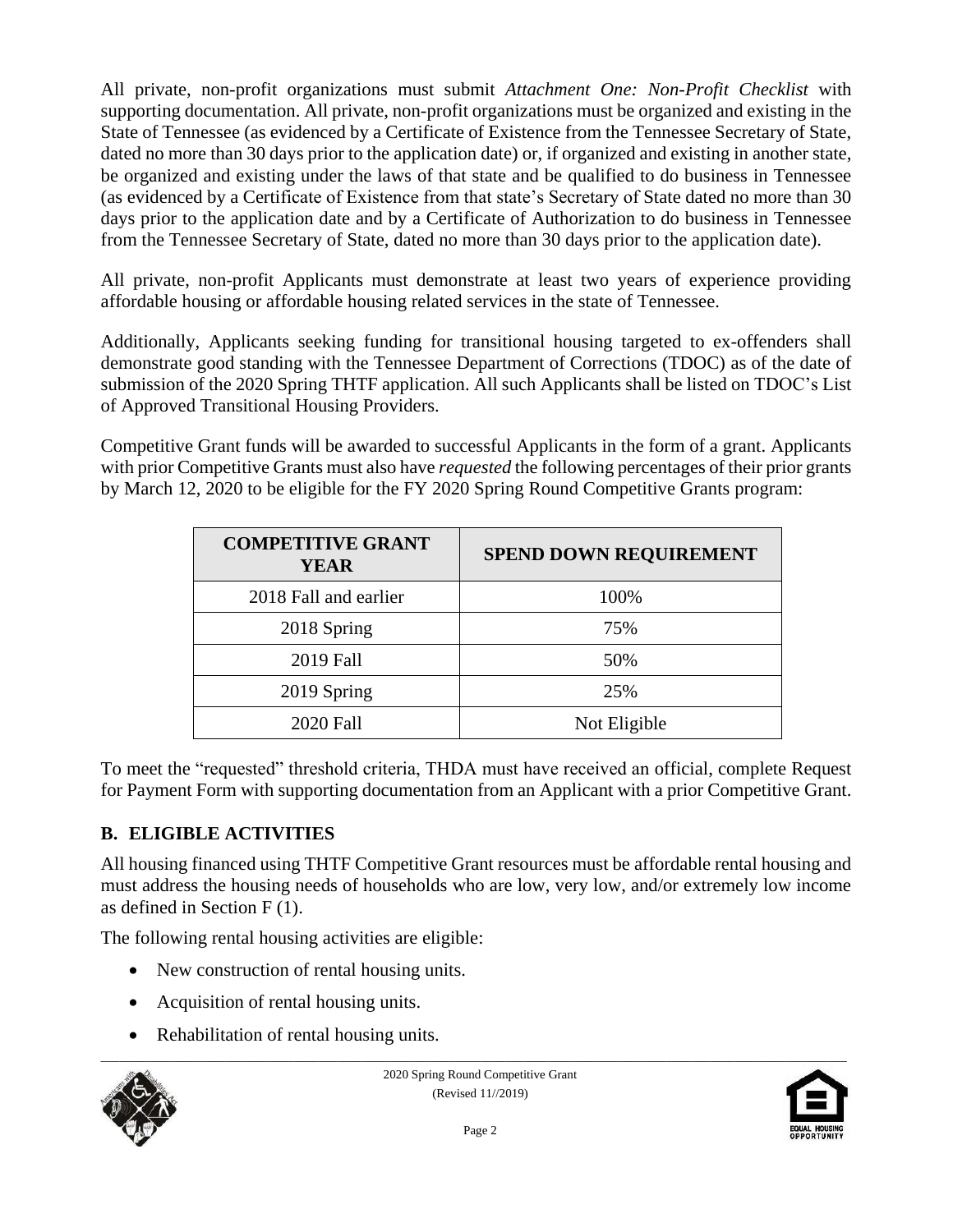- Conversion of non-residential units to residential units.
- Combinations of the above.

The rental housing provided may be either permanent or transitional as defined below:

- "Permanent Housing" is community-based housing with a tenant on a lease (or a sublease) for an initial term of at least one year that is renewable and is terminable only for cause.
- "Transitional housing" is housing that is designed to provide individuals and families with interim stability and support for up to 24 months in order to assist the household successfully move to and maintain permanent housing. Transitional housing must include a lease, sublease, or occupancy agreement.

All Applicants shall complete *Attachment Two: Rental Housing Feasibility Worksheet* to demonstrate a need for the Competitive Grant funds and the financial feasibility of the project.

## **C. TARGET POPULATIONS**

## **1. Low, very low and extremely low income households**

Rental housing for households at or below 80% of Area Median Income (AMI) is eligible. THDA will provide a preference for applications with a 25% set-aside of units for households who are extremely low income (0-30% AMI) or with a 50% set-aside of units for very low income  $(0 - 50\%$  AMI) households.

## **2. Housing for Individuals with Disabilities**

Housing for Individuals with Disabilities is rental housing for adult persons with a disability. All households must have incomes equal to or less than 80% of AMI.

All housing must provide access to flexible support services designed to help the individual stay housed and live a more productive life in the community. However, services must not be mandated or a condition of housing the individual.

A "*person with disabilities"* is a person, who has a physical, mental or emotional impairment that is expected to be of long-continued and indefinite duration; substantially impedes his or her ability to live independently; and is of such a nature that such disability could be improved by more suitable housing.

A person will also be considered to have a disability if he or she has a developmental disability, which is a severe, chronic disability that is attributable to a mental or physical impairment or combination of mental and physical impairments; is manifested before the person attains age 22; is likely to continue indefinitely; results in substantial functional limitations in three or more of the following areas of major life activity: self-care, receptive and expressive language, learning, mobility, self-direction, capacity for independent living, and economic self-sufficiency; and reflects the person's need for a combination and sequence



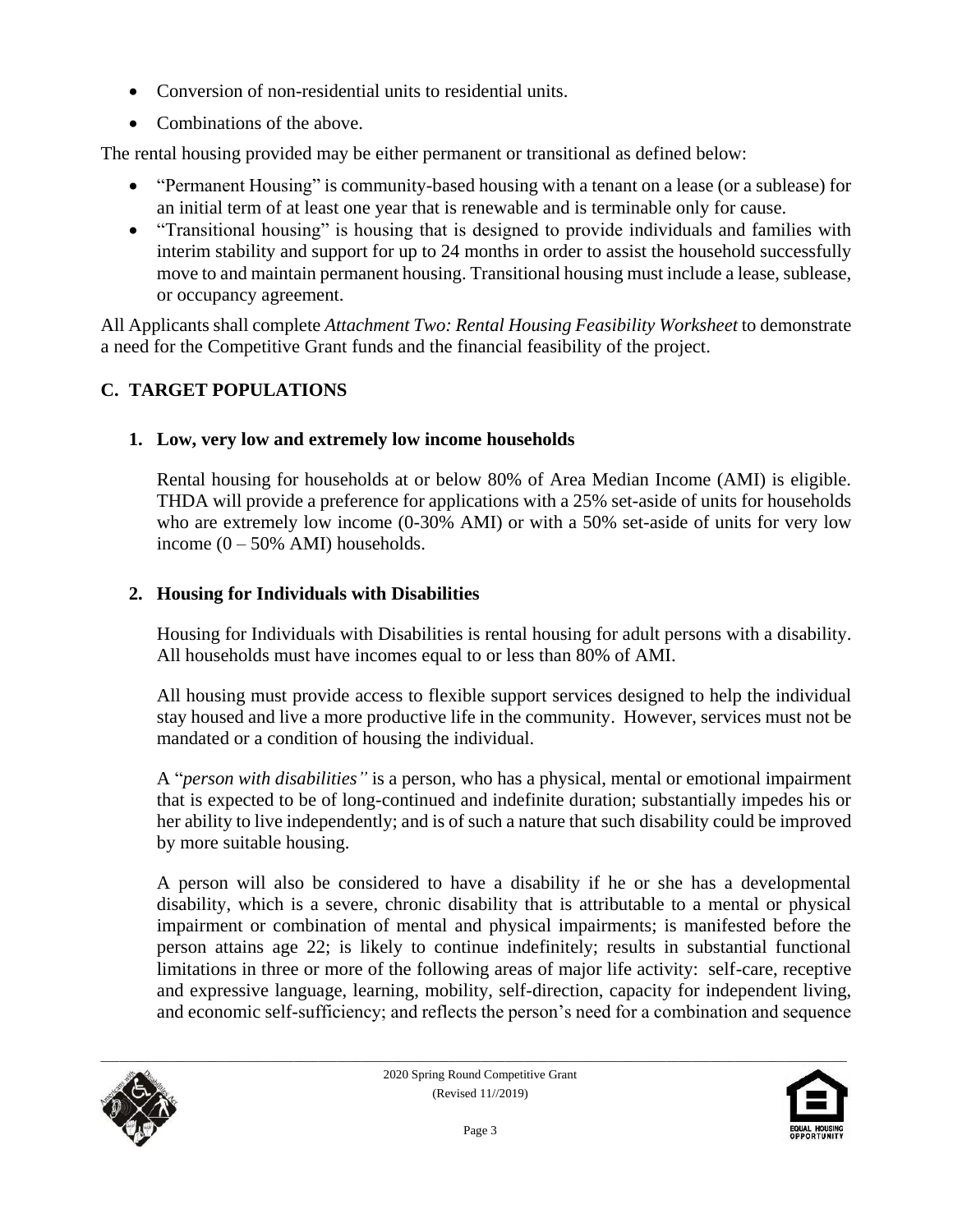of special interdisciplinary, or generic care, treatment, or other services that are of lifelong or extended duration and are individually planned and coordinated.

Housing funded for this population must meet the qualities of settings that are eligible for reimbursement under the Medicaid home and community-based services that were established by the Centers for Medicare and Medicaid Services (CMS) in the final rule dated January 16, 2014:

[https://www.federalregister.gov/articles/2014/01/16/2014-00487/medicaid](https://www.federalregister.gov/articles/2014/01/16/2014-00487/medicaid-program-state-plan-home-and-community-based-services-5-year-period-for-waivers-provider)[program-state-plan-home-and-community-based-services-5-year-period-for](https://www.federalregister.gov/articles/2014/01/16/2014-00487/medicaid-program-state-plan-home-and-community-based-services-5-year-period-for-waivers-provider)[waivers-provider.](https://www.federalregister.gov/articles/2014/01/16/2014-00487/medicaid-program-state-plan-home-and-community-based-services-5-year-period-for-waivers-provider)

The final rule requires that all home and community-based settings meet certain qualifications, including:

- The setting is integrated and supports full access to the greater community;
- Is selected by the individual from among setting options;
- Ensures individual rights of privacy, dignity, and respect, and freedom from coercion and restraint;
- Optimizes autonomy and independence in making life choices; and,
- Facilitates choice regarding services and who provides them.

Additionally for provider owned or controlled residential settings, the following additional requirements apply:

- The individual has a lease or other legally enforceable agreement providing similar protections;
- The individual has privacy in their unit including lockable doors, choice of roommates, and freedom to furnish or decorate the unit;
- The individual controls his/her own schedule, including access to food at any time;
- The individual can have visitors at any time; and,
- The setting is physically accessible.

## **3. Housing for Youth Transitioning Out of the State's Foster Care System**

Rental housing for youth transitioning out of the foster care system is eligible and is prioritized in the program's scoring matrix. All households must have incomes equal to or less than 80% of AMI. The head of the household must be at least 18 years of age and no more than 24 years of age at time of application for tenancy. All housing must provide flexible support services designed to help the individual stay housed and live a more productive life in the community.



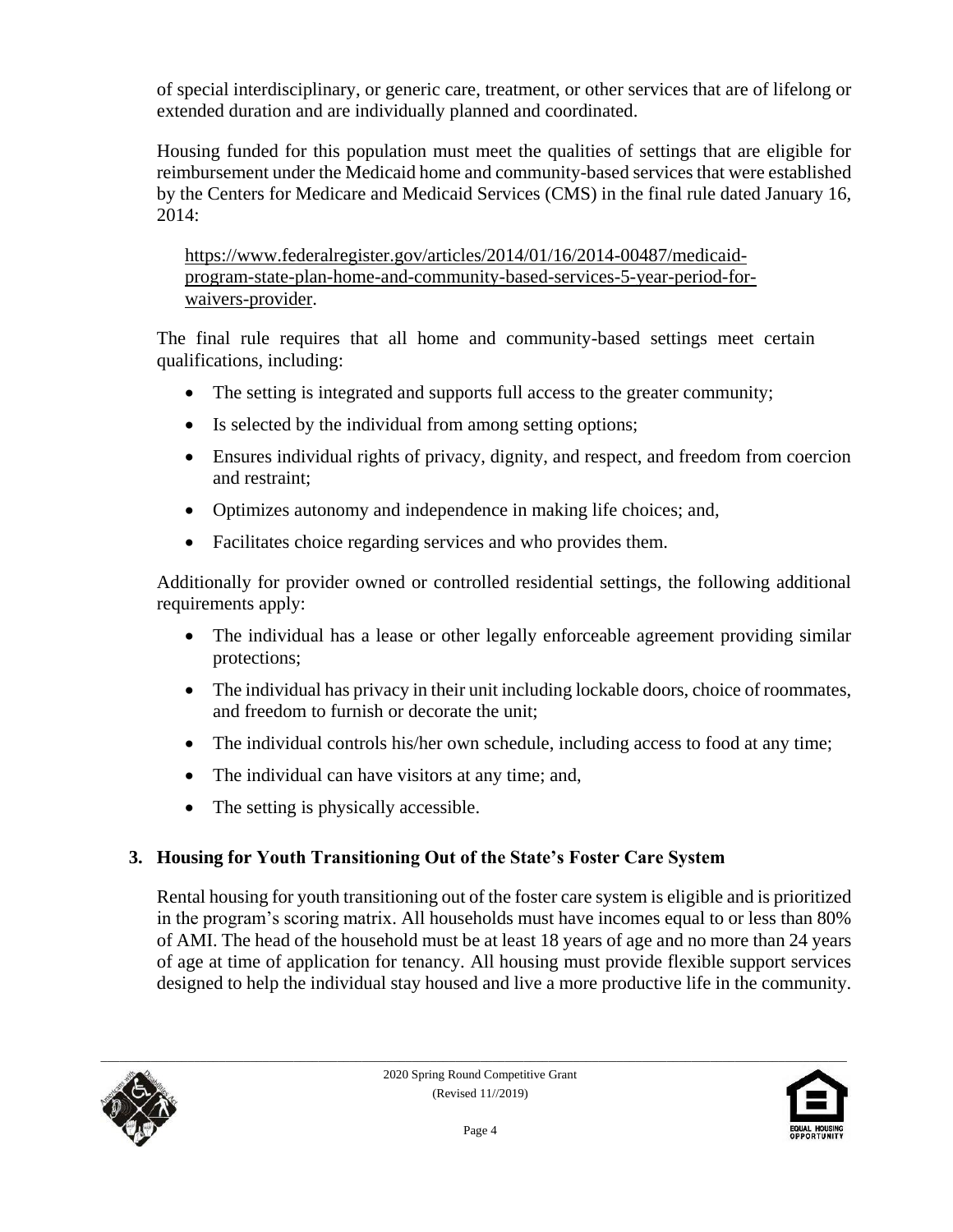#### **4. Housing for the Elderly**

Elderly populations are households where all household members are at least 62 years of age. All households must have incomes equal to or less than 80% of AMI. Housing for the elderly does not include hospices, nursing homes, or convalescent facilities.

#### **5. Housing for Ex-Offenders**

Rental housing for ex-offenders who are either homeless or at risk of homelessness and for those who are eligible for release by the Tennessee Board of Probation and Parole but who remain in custody due to having no other residential options is eligible. Housing for elderly offenders who are eligible for release by the Tennessee Board of Probation and Parole but who remain in custody due to no other residential options is encouraged. Housing for exoffenders is prioritized in the program's scoring matrix.

All housing must provide support services designed to help the individual stay housed and live a more productive life in the community.

Certain ex-offenders, as described below, may not be eligible to reside in housing of this type developed with Competitive Grants. All households must have incomes equal to or less than 80% of AMI. Housing providers must abide by all TDOC rules and regulations and all State and Federal statutes and laws as applicable to the populations being served.

#### **6. Housing for Veterans who are Homeless**

Rental housing set-aside for veterans who are homeless. To be eligible, an individual or family must meet one of the categories of homeless and the head of household or their spouse must meet the definition of "veteran" as defined below:

- As defined by the U.S. Department of Housing and Urban Development under the Homeless Emergency Assistance and Rapid Transition to Housing Act (HEARTH) at 24 CFR 91.5, "Homeless" includes:
	- (1) *Category 1*: An individual or family who lacks a fixed, regular, and adequate nighttime residence, meaning:
		- (i) An individual or family with a primary nighttime residence that is a public or private place not designed for or ordinarily used as a regular sleeping accommodation for human beings, including a car, park, abandoned building, bus or train station, airport or camping ground;
		- (ii) An individual or family living in a supervised publicly or privately operated shelter designed to provide temporary living arrangements (including congregate shelters, transitional housing, and hotels and motels paid for by charitable organizations or by federal, state, or local government programs for low-income individuals); or



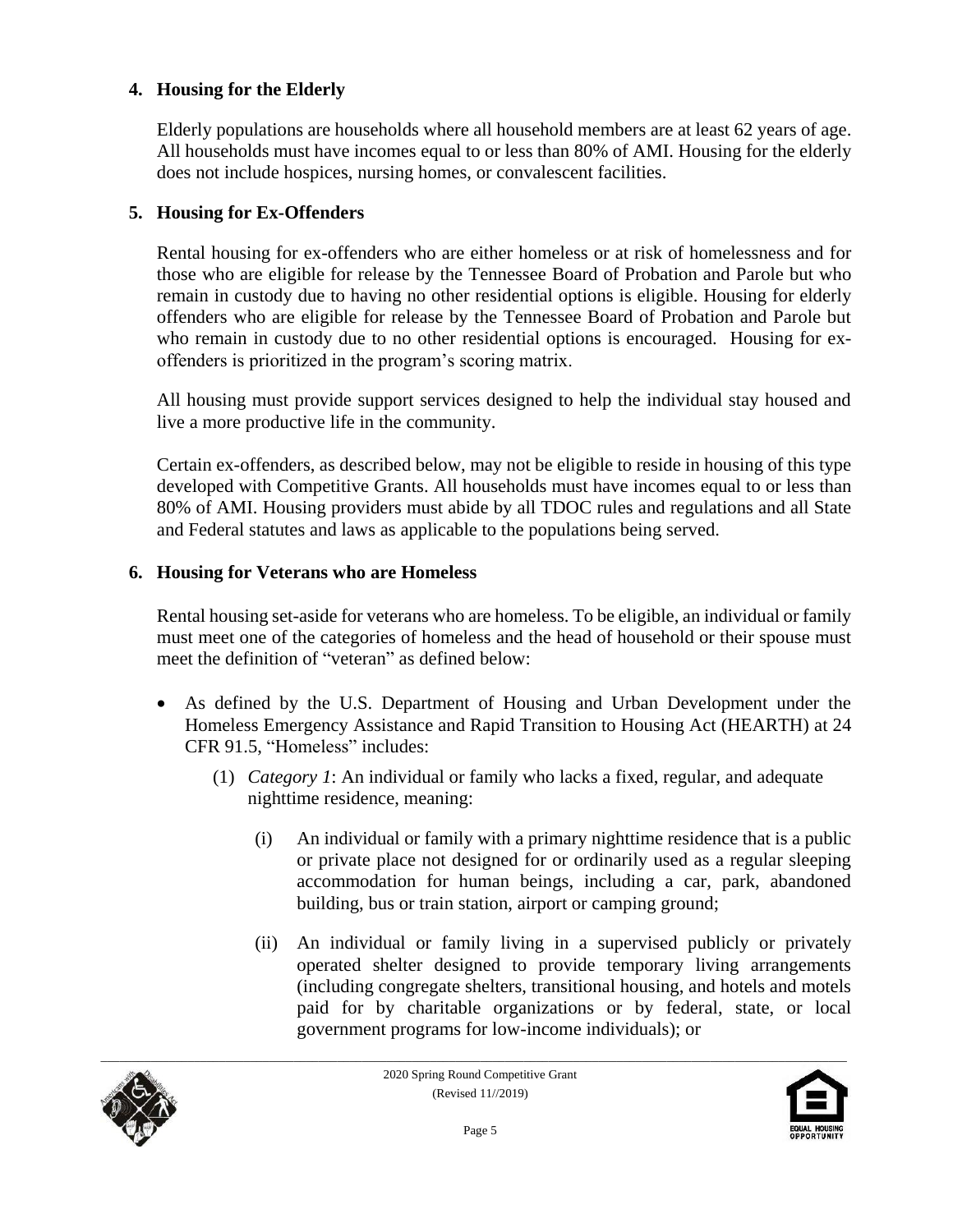- (iii) An individual who is exiting an institution where he or she resided for 90 days or less and who resided in an emergency shelter or place not meant for human habitation immediately before entering that institution;
- (2) *Category 2*: An individual or family who will imminently lose their primary nighttime residence, provided that:
	- (i) The primary nighttime residence will be lost within 14 days of the date of application for homeless assistance;
	- (ii) No subsequent residence has been identified; and
	- (iii) The individual or family lacks the resources or support networks, e.g., family friends, faith-based or other social networks, needed to obtain other permanent housing;
- (3) *Category 3*: Unaccompanied youth under 25 years of age, or families with children and youth, who do not otherwise qualify as homeless under this definition, but who:
	- (i) Are defined as homeless under section 387 of the Runaway and Homeless Youth Act (42 U.S.C. 5732a), section 637 of the Head Start Act (42 U.S.C. 9832), section 41403 of the Violence Against Women Act of 1994 (42 U.S.C. 14043e-2), section 330(h) of the Public Health Service Act (42 U.S.C. 254b(h)), section 3 of the Food and Nutrition Act of 2008 (7 U.S.C. 2012), SECTION 17(b) or section 725 of the McKinney-Vento Homeless Assistance Act (42 U.S.C. 11434A);
	- (ii) Have not had a lease, ownership interest, or occupancy agreement in permanent housing the 60 days immediately preceding the date of application for assistance;
	- (iii) Have experienced persistent instability as measured by two moves or more during the 60-day period immediately preceding the date of applying for homeless assistance; and
	- (iv) Can be expected to continue in such status for an extended period of time because of chronic disabilities, chronic physical health or mental health conditions, substance addiction, histories of domestic violence or childhood abuse (including neglect), the presence of a child or youth with a disability, or two or more barriers to employment, which include the lack of a high school degree or General Education Diploma (GED), illiteracy, low English proficiency, a history of incarceration or detention for criminal activity, and a history of unstable employment; or



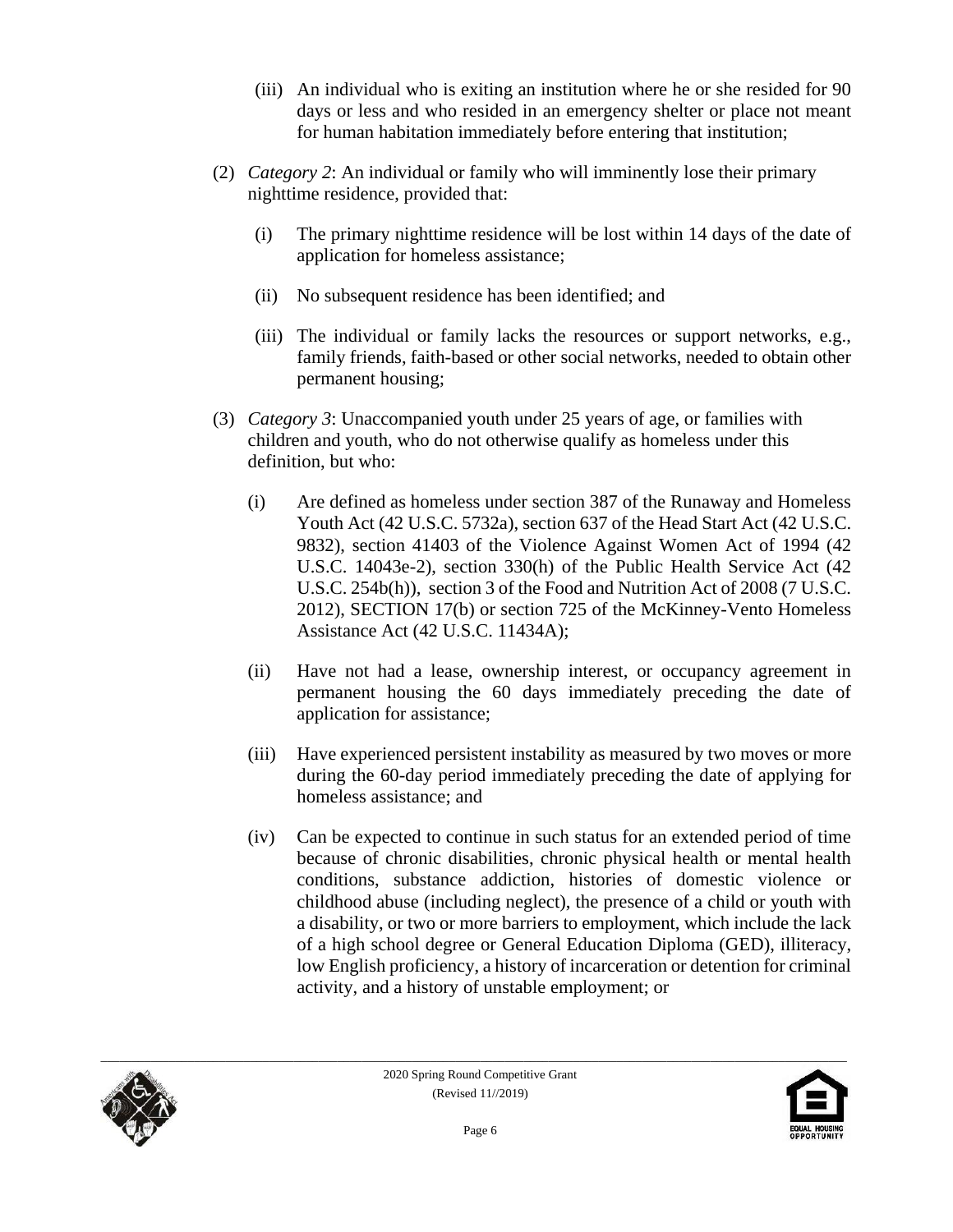- (4) *Category 4*: Any individual or family who:
	- (i) Is fleeing, or is attempting to flee, domestic violence, dating violence, sexual assault, stalking, or other dangerous or life-threatening conditions that relate to violence against the individual or a family member, including a child, that has either taken place within the individual's or family's primary nighttime residence or has made the individual or family afraid to return to their primary nighttime residence;
	- (ii) Has no other residence; and
	- (iii) Lacks the resources or support networks, e.g., family, friends, faith-based or other social networks, to obtain other permanent housing.
- As defined by the U.S. Interagency Council on Homelessness, a "Veteran" is an adult who served on active duty in the armed forces of the United States, including persons who served on active duty from the military reserves or the National Guard.

## **D. PROHIBITED ACTIVITIES**

A Grantee may not use the Competitive Grant for any of the following:

- 1. Pledge Competitive Grant funds as support for tax exempt borrowing by local grantees.
- 2. Provide off-site improvements or neighborhood infrastructure or public facility improvements.
- 3. Provide any portion of the THTF Competitive Grant or the required local match for administrative expenses by local governments.
- 4. Provide assistance to private, for-profit owners of rental property.
- 5. Implement homeowner rehabilitation projects.
- 6. Implement homeownership activities, including down payment assistance programs and the development of units for homeownership.
- 7. Acquire, rehabilitate or construct rental housing that is a treatment, hospice, nursing home, or convalescent facility.
- 8. Project Operating Reserves
- 9. Developer Fees
- 10. Cover costs incurred prior to the THTF contract start date.



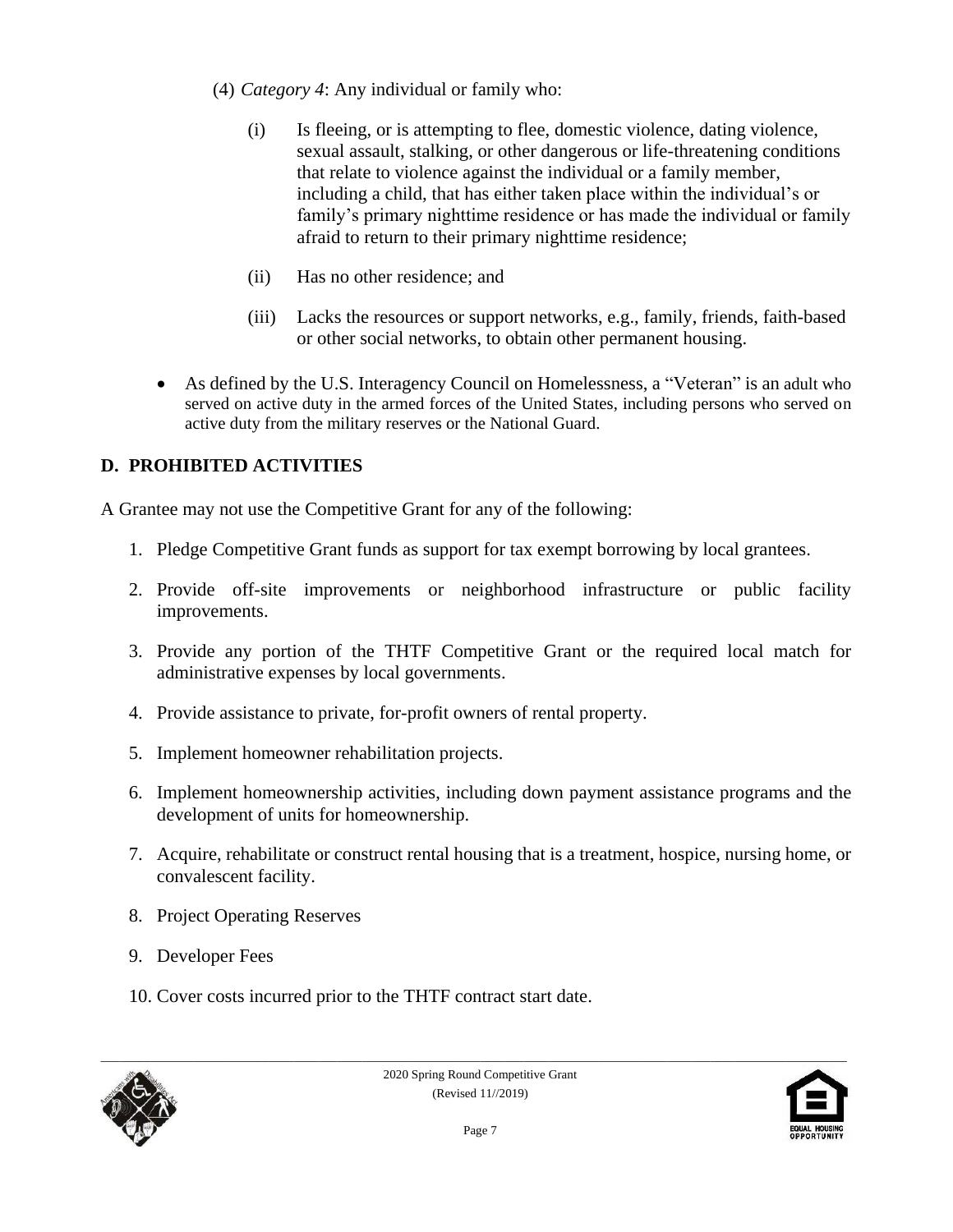## **E. MATCH**

Proposals must include a 50% match of the THTF development dollars awarded. THTF administrative funds allocated to the project are not required to be matched.

#### **Eligible Sources of Match Include:**

- 1. Grants from other agencies.
- 2. Federal sources such as the Community Development Block Grant (CDBG) program or USDA Rural Development.
- 3. Cash Contributions by local church groups, local agencies, or contributions by individuals.
- 4. Bank loans.
- 5. A funding pool established by a local lender for the applicant.
- 6. Supportive services provided for projects serving individuals with disabilities, homeless veterans, ex-offenders, the elderly, or youth transitioning out of the foster care system. The value of supportive services may be counted over the length of the applicable compliance period.
- 7. Rental assistance tied to the property. To be eligible, the commitment of rental assistance must extend beyond the end of the grant term. For purposes of application scoring, THDA will only count that value of rental assistance that extends beyond the grant term.
- 8. The value of property already owned by the Applicant upon which the proposed housing will be rehabilitated or constructed.
- 9. HOME grants from local participating jurisdictions to non-profit applicants.

#### **Ineligible Sources of Match:**

- 1. THDA program funds, including federal funding sources, made available to Applicants will not be an eligible source of the matching funds.
- 2. In-kind donations, services, or labor will not be an eligible source of matching funds.

THDA will prioritize applications with a firm match commitment, the value of which is clearly documented in the application by the entity providing the match source.



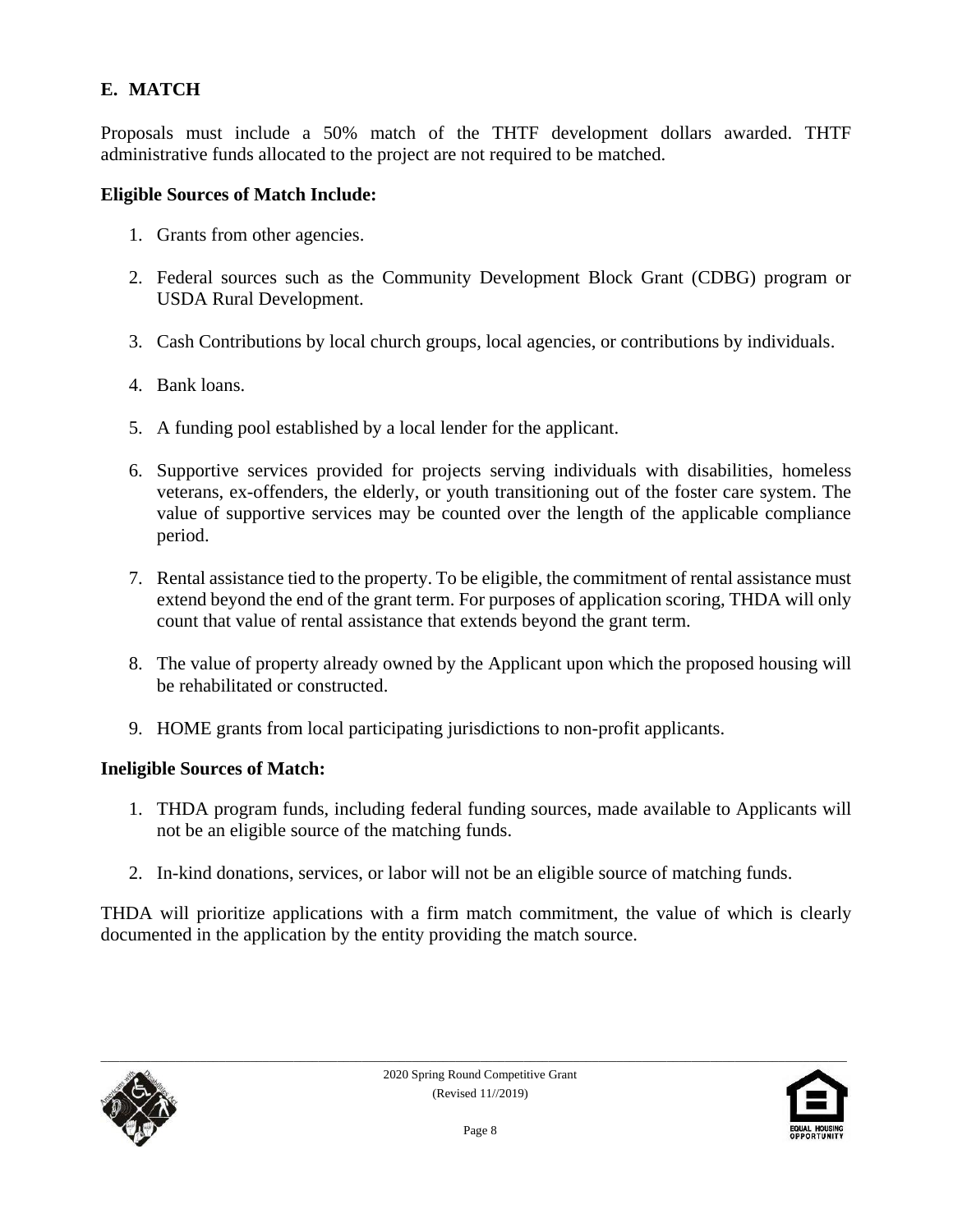#### **F. PROGRAM REQUIREMENTS**

#### **1. INCOME LIMITS**

Competitive Grants for rental projects may be used to benefit low-, *very low- or extremely low income* households.

- A. "Low income household" means an individual or family unit whose gross annual income does not exceed 80% of the area median income, adjusted for family size;
- B. "Very low income household" means an individual or family unit whose gross annual income does not exceed 50% of the area median income, adjusted for family size.
- C. "Extremely low income household" means an individual or family unit whose gross annual income does not exceed 30% of the area median income, adjusted for family size.

The income limits apply to the incomes of the tenants, not to the owners of the property.

Grantees shall use the income limits established by the U.S. Department of Housing and Urban Development for the HOME Program, and household income as defined by the Section 8 Rental Assistance Program. Current limits are in *Attachment Three: Income Limits*. The income of the household to be reported for purposes of eligibility is the sum of the annual gross income of the beneficiary, the beneficiary's spouse, and any other family member residing in the home or rental unit. Annual gross income is "anticipated" for the next 12 months, based upon current circumstances or known upcoming changes, minus certain income exclusions.

Grantees shall ensure occupancy of units for which Competitive Grants were used by low-, very low- or extremely low- income tenants during the compliance period. Tenants whose annual incomes increase to over 80% of the area median may remain in occupancy, but must pay no less than 30% of their adjusted monthly income for rent and utilities.

#### **2. CRIMINAL BACKGROUND**

Grantees shall follow HUD regulations with regard to the provision of housing for exoffenders. HUD regulations prohibit housing assistance to the following groups of exoffenders:

- A. Ex-offenders who have been evicted from federally-assisted housing for drug-related criminal activity with an effective date of eviction within the last three (3) year period.
- B. An ex-offender household that includes a member who has ever been convicted of a drugrelated criminal activity involving the manufacturing or production of methamphetamines on the premises of federally–assisted housing.
- C. An ex-offender household that includes a member who is subject to a lifetime registration requirement under a state sex offender registry program.



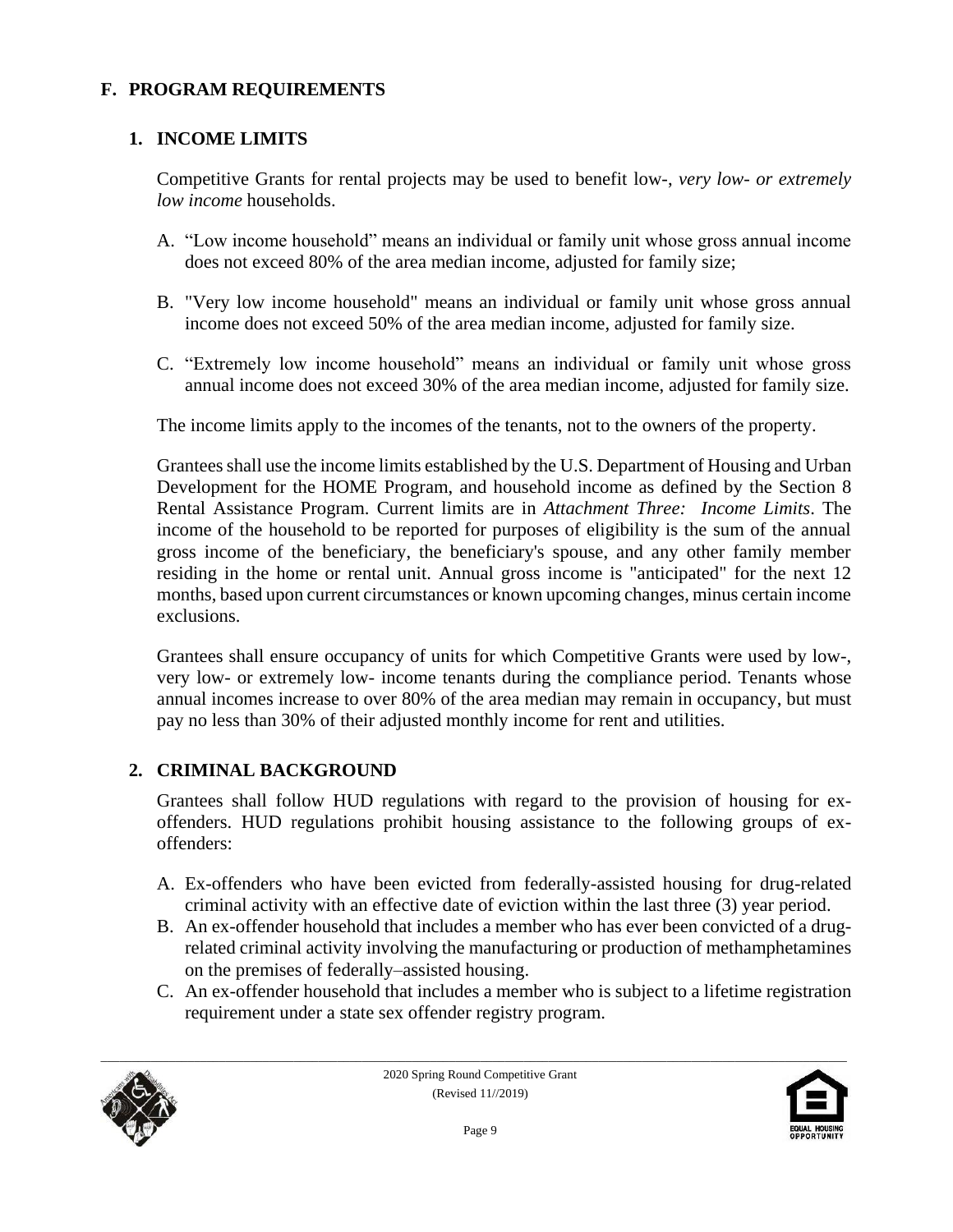#### **3. COMPLIANCE PERIOD**

All rental housing projects for which Competitive Grants funds are used shall have a compliance period that begins on the date of issuance of the certificate of occupancy for the final building within the project. If a certificate of occupancy is not issued, the compliance period will begin on the date of recordation of the notice of completion for the project. Prior to drawing down Competitive Grants funds, Grantees shall sign a grant note, deed of trust and restrictive covenant to enforce the compliance period. The Competitive Grant is forgiven at the end of the compliance period if full compliance was achieved throughout the compliance period.

The length of the compliance period will be determined based on the amount of Competitive Grants funds invested per unit:

| <b>Average Per Unit HTF</b><br><b>Competitive Grants Investment</b> | <b>Compliance Period</b> |
|---------------------------------------------------------------------|--------------------------|
| $<$ \$15,000                                                        | 5 Years                  |
| $$15,000 - $40,000$                                                 | 10 Years                 |
| $>$ \$40,000                                                        | 15 Years                 |

#### **4. PROPERTY STANDARDS**

Property standards must be met when Competitive Grants funds are used for a project. Any rental units constructed or rehabilitated with Competitive Grants funds must meet THDA Design Standards for New Construction or Rehabilitation, as applicable. Additionally, all housing must meet all applicable local codes, rehabilitation standards, and zoning ordinances at the time of project completion.

In the absence of local codes, new construction of multi-family apartments of 3 or more units must meet the State-adopted edition of the International Building Code; new construction of single-family rental units or duplexes must meet the State-adopted edition of the International Residential Code for One- and Two-Family Dwellings; and rehabilitation of existing rental units must meet the State-adopted edition of the International Existing Building Code.

All contractors performing work on THTF assisted units must be appropriately licensed for the type of work being performed.

Following project completion, all properties assisted with Competitive Grant funds must meet Housing Quality Standards throughout the compliance period.



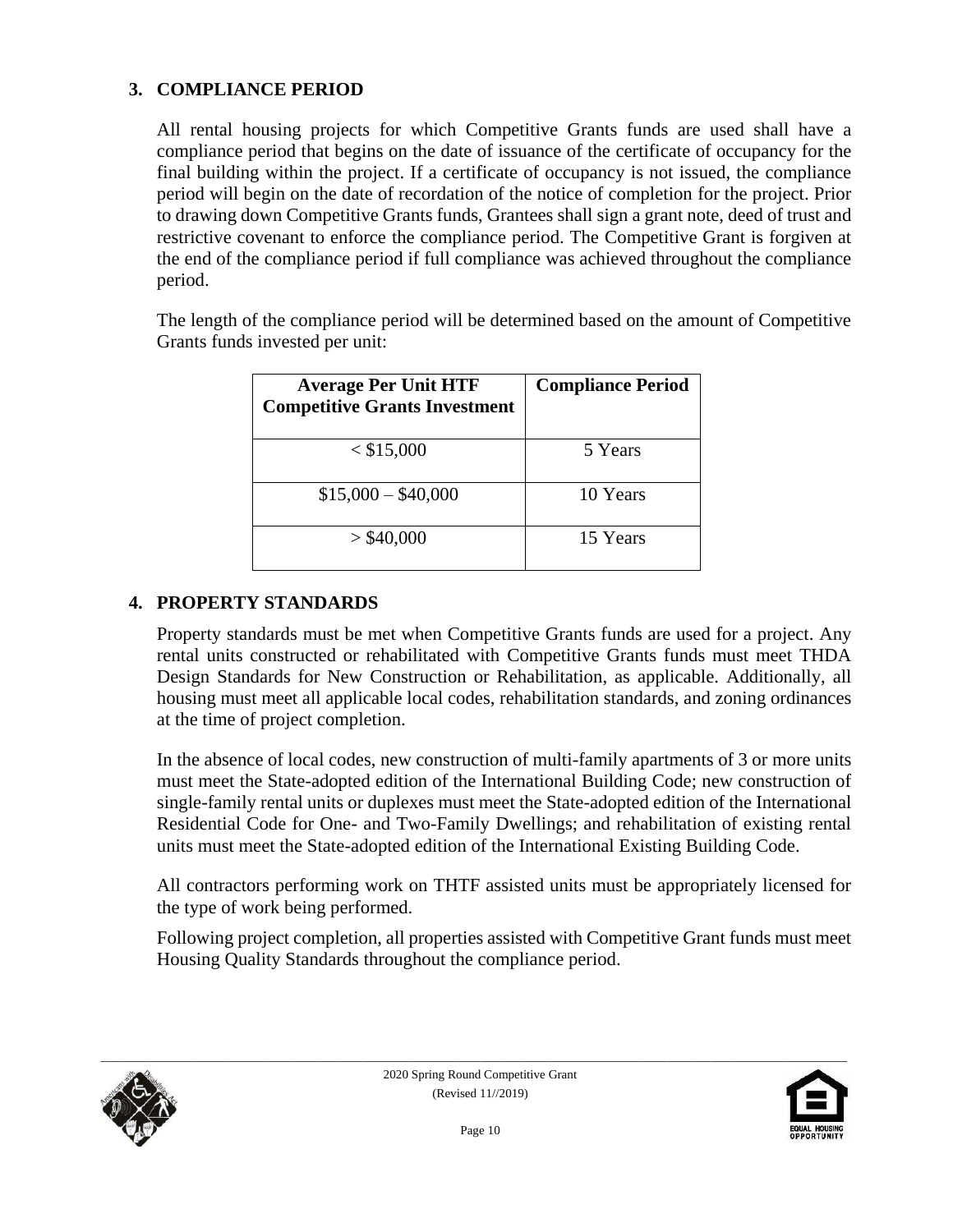*Energy Code*. New construction projects must also meet the current edition of the International Energy Conservation Code.

*Visitability.* Additional points will be awarded to Applicants proposing single-family rental or multi-family new construction projects that include design features to make the units visitable by individuals with physical disabilities. These options include a step-free entrance, free passage of 32-36" for interior/exterior doorways, and easy use by individuals confined to a wheelchair. Further information about visitability may be found at [www.visitability.org.](http://www.visitability.org/)

*Universal Design.* Additional points will be awarded to applications that incorporate features that meet the needs of the greatest number of residents within a community. Universal design differs from accessible design, which is primarily intended to meet the needs of persons with disabilities. Universal design, however, is inclusive of adaptable design as universal design incorporates structural features that will allow a residence to be adapted to an individual's current or future needs. Universal design features include, but are not limited to:

- Stepless entrances
- Minimum 5' x 5' level clear space inside and outside entry door
- Broad blocking in walls around toilet, tub and shower for future placement of grab bars
- Full-extension, pull out drawers, shelves, and racks in base cabinets in the kitchen
- Front mounted controls on all appliances
- Lever door handles
- Loop handle pulls on drawers and cabinet doors

More information on Universal Design may be found at The Center for Universal Design at North Carolina State University: [http://www.ncsu.edu/ncsu/design/cud/index.htm.](http://www.ncsu.edu/ncsu/design/cud/index.htm)

*Building Permits.* Building permits must be pulled on all new construction and rehabilitation projects as required by the state or local jurisdiction, including mechanical, plumbing, and or electrical permits.

*Inspections.* All rehabilitation or new construction work must be inspected by a licensed inspector based on the rules applicable for the local jurisdiction in which the units are located. Licensed inspectors are certified by the Tennessee Department of Commerce and Insurance – State Fire Marshal's Office.

If a building permit is issued by a local jurisdiction or the state, inspection by a state certified inspector of that jurisdiction is required.

If the work is exempted by the state or local code and a permit is not required, then a qualified inspector may be used.



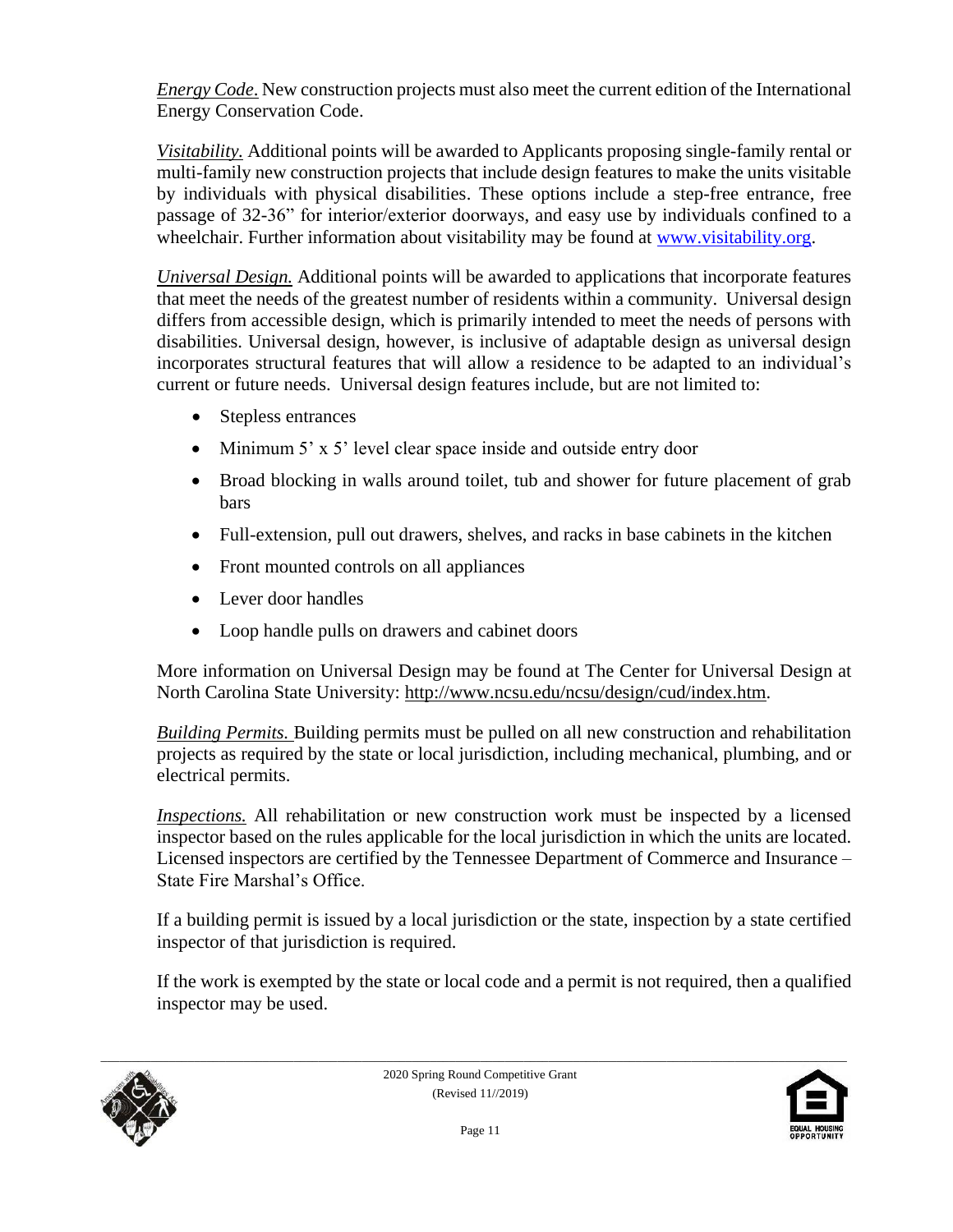A "qualified inspector" is defined as an individual with credentials appropriate for the type of work being performed, such as inspectors licensed by the State of Tennessee as Building, Mechanical, Plumbing, or Electrical Inspectors. For activities in which a building permit is not issued, a qualified inspector may include home inspectors as appropriate for the work performed; individuals certified by a national organization such as the International Code Council, the National Fire Protection Association, or the Standard Building Code Congress as a Housing Inspector; or individuals qualified as FHA Fee Inspectors. Other qualifications may be accepted on a case by case basis, and require THDA approval before the inspector may perform inspections.

#### **5. RENT LEVELS**

Every rental unit assisted with Competitive Grant funds is subject to rent controls designed to make sure that rents are affordable to low-, very low- or extremely low-income households. Unless the housing is a group home or a Single Room Occupancy (SRO) unit, the maximum rents used for Competitive Grants are the *High HOME rents.* The maximum rent for a Group home or SRO unit is defined below.

However, Grantees are encouraged, but not required, to charge tenants in a rental property assisted with Competitive Grant funds no more than 30% of gross monthly income for rent. See *Attachment Four: HOME Program Rents*.

Rents are controlled for the length of the compliance period, and are determined on an annual basis by HUD. The published rents include utilities. *The cost of utilities paid by tenants must be subtracted (using applicable utility allowances) from the published HOME rents to determine the maximum allowable rents.*

Each Grantee should be aware of the market conditions of the area in which the project is located. The High HOME rents are maximum rents which can be charged. Each project should show market feasibility not based upon the High HOME rents, but rather upon area housing markets and THTF occupancy requirements which require occupancy by low-, verylow-, or extremely low-income tenants. Rents shall not exceed the published High HOME rents, adjusted for utility arrangements and bedroom size. However, because these rents must also be attractive to *low-, very low-, or extremely low- income* tenants, actual rents may be lower than the High HOME rents to keep within 30% of the tenant's monthly income. Programs should be designed so they take into consideration the market feasibility of projects funded.

A Competitive Grant may assist with the development of a group home, a housing unit that is occupied by two or more single persons or families. A group home consists of common space and/or facilities for group use by the occupants and, except in the case of a shared onebedroom unit, a separate private space for each individual or family. Group homes often house the elderly or persons with disabilities who require accompanying supportive services. The calculation of the applicable rent and tenant contributions must follow the following requirements:



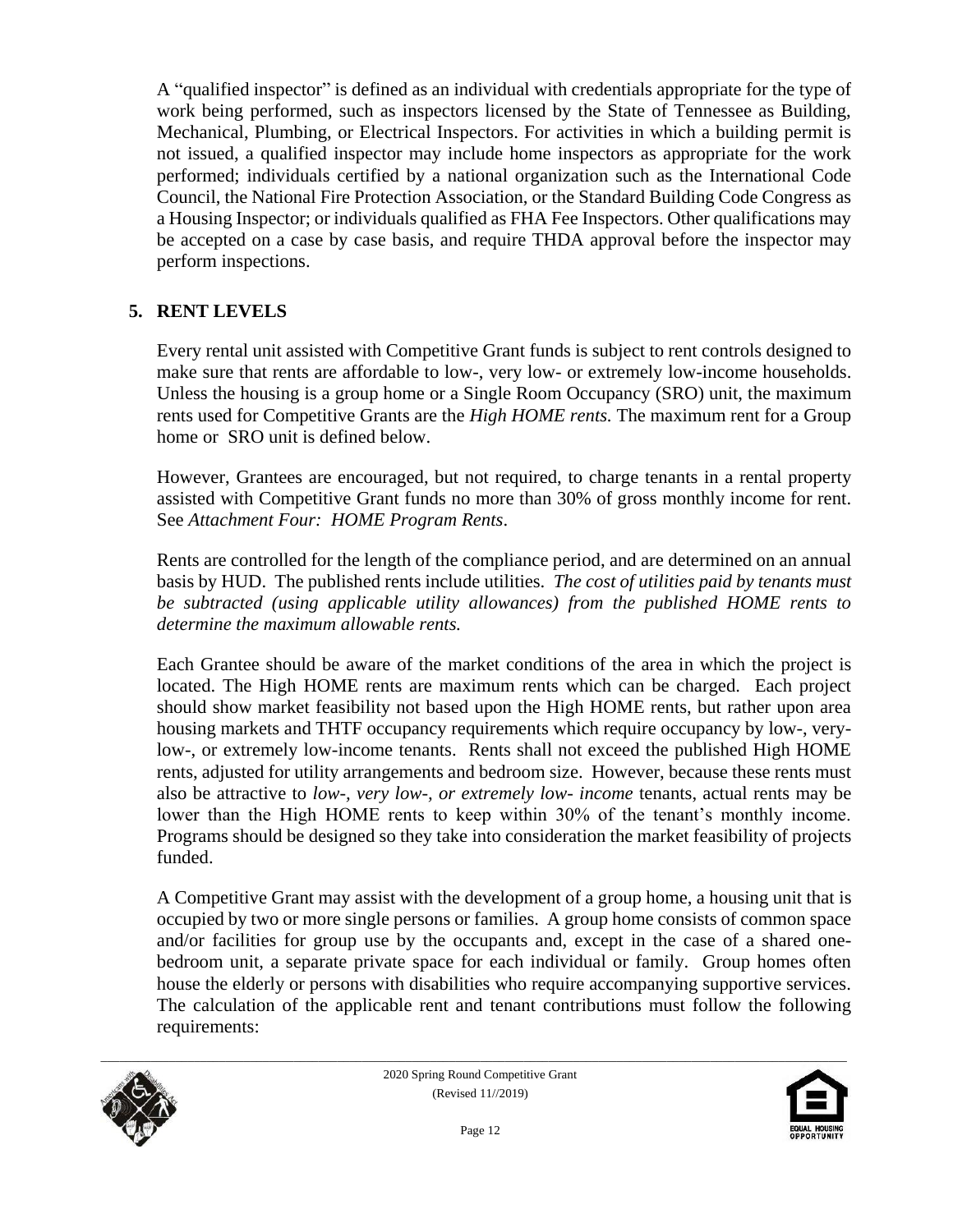- A THTF-assisted group home is treated as a single THTF-assisted housing unit with multiple bedrooms. The THTF rent limit for a group home is the HUD-published Fair Market Rent (FMR) rent limit for the total number of bedrooms in the group home.
- However, the bedrooms of live-in supportive service providers or other non-client staff are not included when calculating the total number of bedrooms for the purpose of establishing the rent. For example, if one bedroom in a four-bedroom home is occupied by a service provider, the maximum rent for the group home is the HUD-published FMR Limit for a three-bedroom unit.
- The HUD-published FMR Limit is the maximum combined rent that can be charged to all income eligible tenants residing in the group home. Each tenant pays a pro-rata share of the total rent.
- When group home tenants pay directly for utilities, the utility allowance must be subtracted from the HUD-published FMR limit in order to determine the maximum combined rent that can be charged to all tenants.
- Group homes frequently include food and/or other supportive services to its residents. Group home rents may not include food costs or the costs of supportive services. Costs for such services must be billed as separate charges. For group home units that are developed for persons with disabilities, disability-related services must be nonmandatory and the resident must have the option to choose the service provider. The lease must also state whether the fee-based services are optional or mandatory and must identify the amount of the additional fees or surcharges separately from the basic THTF rent for each tenant. The applicable State agency must approve in writing the costs of food and supportive services to be provided.

A Competitive Grant may assist with the development of Single Room Occupancy (SRO) housing, which consists of a single room dwelling unit that is the primary residence of a single occupant. The unit may or may not have food preparation and sanitary facilities. Rents for SRO units are based on the HUD Fair Market Rent (FMR) or the HUD High HOME rent depending on the characterization of the unit as described below.

| IF THE SRO HOUSING IS                                                                                                         | THEN                                                                                                                                                                                                                     |
|-------------------------------------------------------------------------------------------------------------------------------|--------------------------------------------------------------------------------------------------------------------------------------------------------------------------------------------------------------------------|
| A unit with <i>neither</i> food preparation nor sanitary facilities,<br>or with one (food preparation or sanitary facilities) | The THTF rent may not exceed 75% of the HUD-<br>published FMR limit for a 0-bedroom (efficiency) unit.                                                                                                                   |
| A unit with <i>both</i> food preparation and sanitary facilities                                                              | The THTF rent cannot exceed the HUD published High<br>HOME rent limit for a 0-bedroom unit.                                                                                                                              |
| A unit that receives state or Federal <i>project-based</i> rental<br>assistance and is occupied by a very low income tenant   | The THTF rent can be the applicable State or Federal<br>project-based rent, as long as it is occupied by a very<br>low income tenant who does not pay more than 30% of<br>the family's monthly adjusted income for rent. |



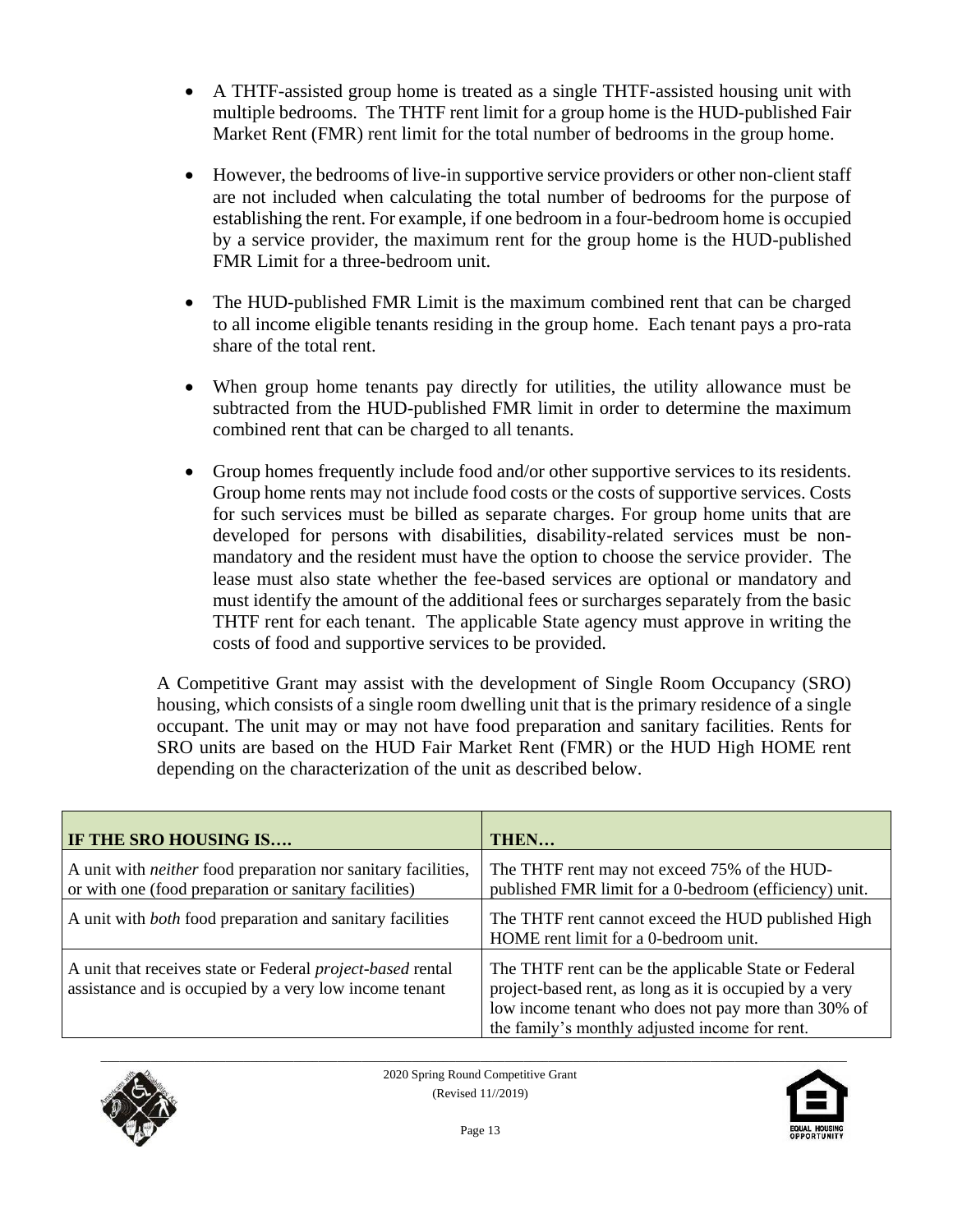The calculation of the applicable rent and tenant contributions must adhere to the following requirements:

- Utility costs are included in the maximum published HOME or FMR SRO rent. If SRO tenants pay directly for utilities, the utility allowance must be subtracted from the HUD-published HOME rent limit or FMR limit in order to determine the maximum rent that can be charged for the SRO unit.
- SRO units may not include food costs or the costs of any supportive services. Costs for such services must be billed as separate charges. For SRO units that are developed for persons with disabilities, disability-related services must be non-mandatory and the resident must have the option to choose the service provider.
- Each SRO tenant's lease must clearly state whether the fee-based services are optional or required and must also identify the amount of additional fees or surcharges separately from the basic THTF rent for each tenant. The applicable State agency must approve in writing the costs of food and supportive services to be provided.

### **6. GRANTEE'S ON-GOING OBLIGATIONS FOR RENTAL PROPERTY**

During the compliance period, a Grantee shall:

- A. Conduct initial and annual income certification of tenants;
- B. Adhere to the THTF rent limits;
- C. Comply with THDA Property Standards;
- D. Comply with fair housing and affirmative marketing requirements and,
- E. Report to THDA as THDA may require;
- F. Take other actions as THDA may require

## **G. PROCUREMENT**

It is important to keep the solicitation of bids for goods and services, materials, supplies and/or equipment open and competitive. Grantees shall develop and follow their procurement policies. At a minimum, there must be an established selection procedure. Grantees shall obtain at least three bids, and the purchase should be made from the lowest or best bidder. There must be a written rationale for selecting the successful bid or proposal.

## **H. MARKETING REQUIREMENTS**

One goal of Competitive Grants is to raise the profile of affordable housing at the local, state and federal level, and to demonstrate that decent housing impacts all facets of community development. Each Grantee shall implement marketing and public relations plans to accentuate the achievements of the program. THDA's Communications Division will assist in the development of these plans. Grantees shall submit data and beneficiary stories to THDA as may be required by THDA.



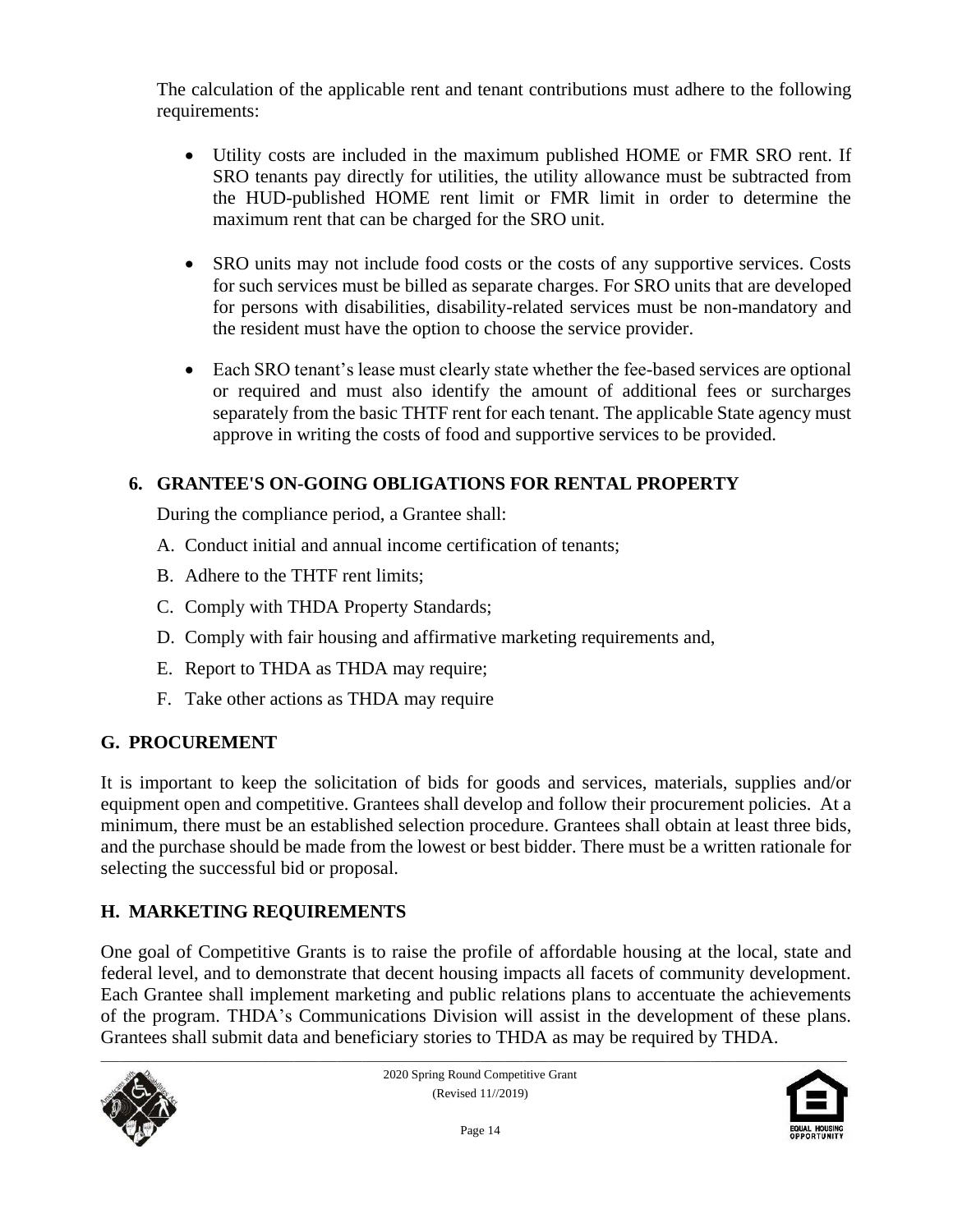### **I. FAIR HOUSING AND EQUAL OPPORTUNITY**

Each Grantee receiving a Competitive Grant shall comply with both state and federal laws regarding fair housing and equal opportunity (FHEO). FHEO requirements have been developed to protect individuals and groups against discrimination on the basis of: race, color, national origin, religion, age, disability, familial status, or sex.

In particular, owners and program administrators will need to be aware of discrimination issues with regard to: housing opportunities; employment opportunities; business opportunities; and benefits resulting from activities funded in full or in part by a Competitive Grant.

Each Grantee shall establish and follow procedures to inform the public and potential tenants of FHEO and the Grantee's affirmative marketing program. Grantees shall establish and follow procedures by which Grantees will solicit applications from potential tenants. Grantees shall maintain records of efforts to affirmatively market rental units. Grantees shall provide evidence of all of the above at the request of THDA.

#### **J. TN HOUSING SEARCH.ORG**

Beginning at the start of initial lease-up through the end of the compliance period, all Grantees shall list units available for occupancy on TNHousingSearch.org or any subsequent affordable rental housing locator system sponsored by THDA and, as permitted by the locator system for the type of housing funded.

### **K. APPLICATION AND EVALUATION PROCEDURE**

Applications for Competitive Grants should be limited only by imagination, availability of matching funds, availability of support services, and a demonstrated need for the proposed project in a given area.

Proposals for funding in the FY 2020 Spring Round are limited to a maximum of \$500,000. There is no minimum grant amount. THDA expects that the combination of Competitive Grant funds and the required matching funds will be sufficient to allow the proposed project to be completed in a timely manner.

Applicants may request up to 7% of the grant request in administrative funds. Administrative funds may be used to pay administrative costs incurred by the grantee in the performance of program activities. Administrative funds are not subject to the match requirement.

Proposals that address the housing needs of very low or extremely low income households, including youth transitioning from foster care, homeless veterans, and ex-offenders, especially elderly offenders who are eligible for release by the Tennessee Board of Probation and Parole but who remain in custody due to no other residential options and who meet other requirements specified in the Program Description, will receive additional points in the scoring matrix. Proposals with an identified, firm commitment for the matching funds are preferred and those proposals with a firm commitment for match resources which exceeds the 50% requirement will be highly preferred.



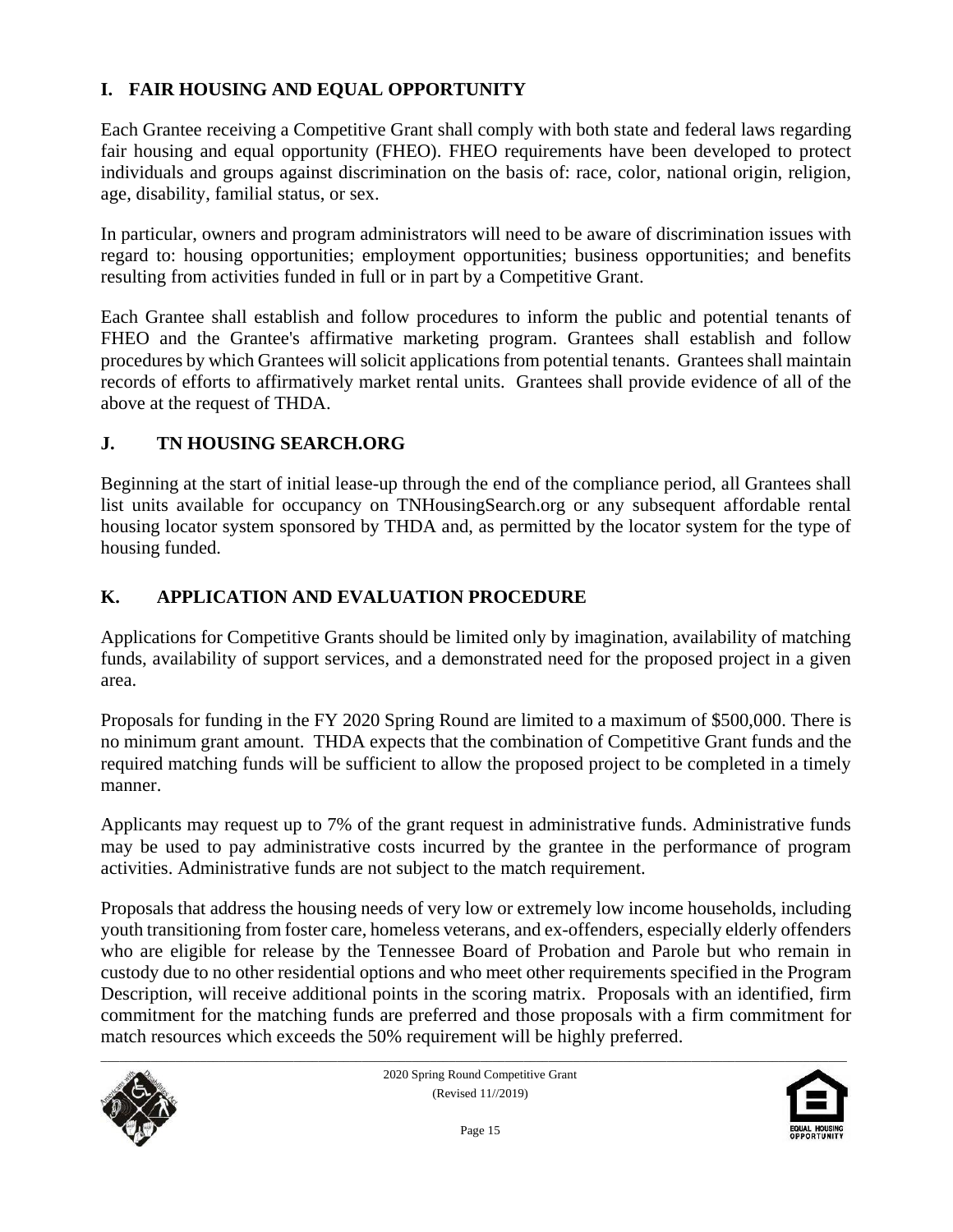THDA will evaluate each application to determine if the proposal meets program criteria, including, without limitation, submission of a complete application; proposal of an eligible activity serving eligible populations, proposal of a project that is ready to get underway except for the gap in financing to be provided by the Competitive Grant; and proposal of a project that in the opinion of THDA, in its sole discretion, is physically, financially and administratively feasible.

Applications will not be considered if the following threshold items are not submitted to THDA by the application due date:

- Application signed by the Chief Executive of the organization or the President/Chairman of the Board of Directors.
- Copy of the latest audit or audited financial statement of the organization.
- Copy of a current resolution by the Board of Directors or governing body approving the submission of the application under the 2020 Spring Housing Trust Fund Competitive Grants Program Description.
- If a non-profit organization, a Certificate of Existence or Certificate of Authorization from the Tennessee Secretary of State, as applicable, dated within 30 days of the application date. If the non-profit organization is organized in a state other than Tennessee, a Certificate of Existence from the Secretary of State in which the organization was organized must also be submitted.
- If a nonprofit organization, documentation of an IRS designation under Section  $501(c)3$  or Section 501(c)4 of the federal tax code.
- If a nonprofit organization, copy of the Charter and By-laws of the organization.

Additionally, all nonprofit organizations must upload through THDA's Participant Information Management System (PIMS) those organizational documents required to be uploaded through PIMS. Copies of organizational documents that are required to be submitted through PIMS, but are submitted through another means, will not be considered.

Additionally, as a threshold requirement, organizations seeking funding for transitional housing targeted to ex-offenders shall demonstrate approval and good standing with the Tennessee Department of Corrections (TDOC) as of the application due date. All such organizations shall be listed on TDOC's List of Approved Transitional Housing Providers.

As a threshold requirement for consideration, applications from organizations seeking Competitive Grants to provide rental housing for ex-offenders shall provide a copy of the policies and procedures guiding the operation of their program and a copy of the program's application for tenancy.

A Review Committee will score and rank all applications meeting the threshold criteria, as determined by the Review Committee in its sole discretion. Applications will be ranked in descending numerical order based on the categories in the THTF Competitive Grant Matrix.



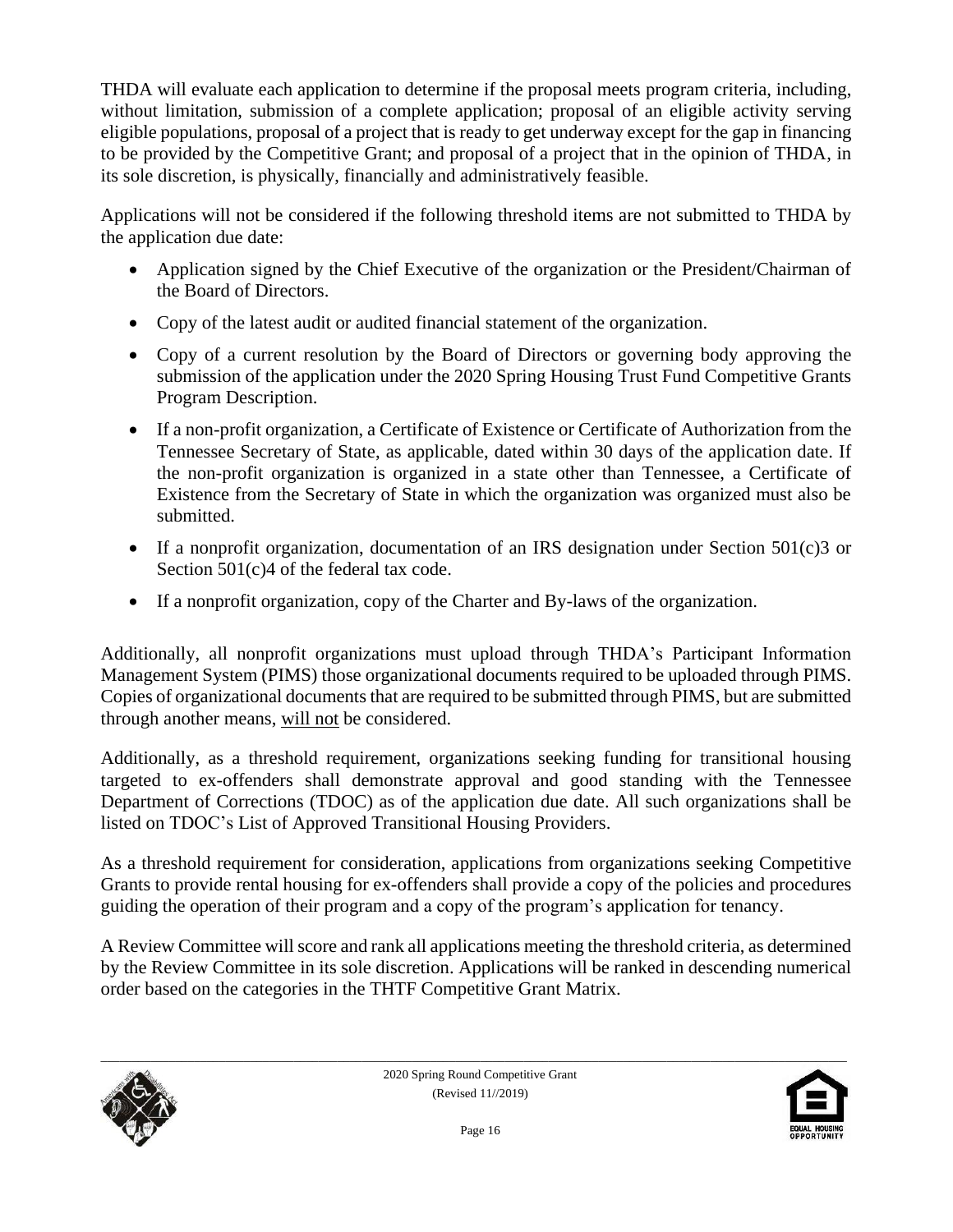In the event of a tie score, THDA first will select the application with the highest total Innovation score and then, if a tie still remains, the highest total Need score. If a tie still remains, THDA will prioritize funding for the application with the greatest number of THTF funded units as the final determinant.

Applicants must receive a minimum score of 60 to be considered for funding.

The Review Committee will present its recommendations to the Executive Director for determination of awards.



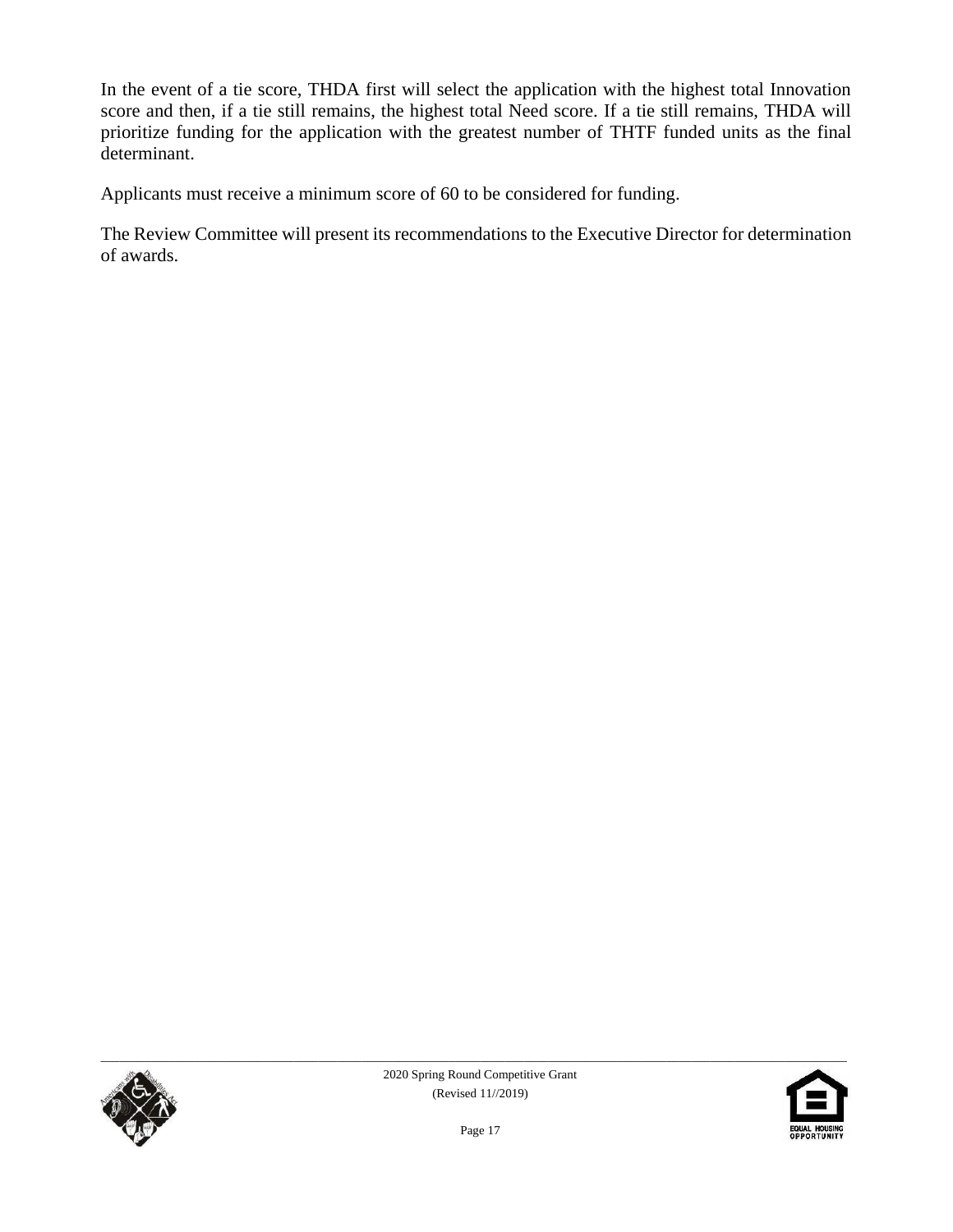#### **THTF COMPETITIVE GRANT MATRIX Up to 100 Points**

### **1. CAPABILITY Up to 70 points**

- The program design is complete, and all necessary Up to 35 points components are identified in the application.
	- o The proposal demonstrates adherence to program guidelines, is well designed for the targeted population, and demonstrates an effective use of THDA resources.
	- o Sites have been identified and the applicant has site control of the parcel(s) on which the housing will be developed or the applicant can demonstrate a consistent and successful history for securing ownership control of property in each of the past five consecutive years that is either (1) at least double the number of single family units proposed in this THTF application or (2) if multifamily housing is proposed, at least double the number of sites proposed for acquisition in this THTF application.
	- o The project is physically, administratively, and financially feasible with sufficient revenue for the on-going operation of the housing during the compliance period.
	- o The feasibility worksheet is complete, correct, and demonstrates a need for a Competitive Grant.
	- o The proposed rents charged to tenants are reasonable given the income of the targeted population or rental assistance is committed to lower the contribution of the tenant toward rent and utilities.
	- o If new construction, the housing will include design features that meet Universal Design standards, Visitability standards, and Energy code standards.
	- o For projects targeting special populations, including individuals with disabilities, homeless veterans, or youth aging out of foster care, a firm commitment for the delivery of supportive services is in place.
	- o For projects targeting ex-offenders, a plan for the screening of ex-offenders and a plan for the provision and funding of support services are in place.
	- o For projects targeting individuals with disabilities, the proposed housing meets the goals of the Final Rule for the qualities of settings that are eligible for reimbursement under the Medicaid home and community-based services that have been established by the Centers for Medicare and Medicaid Services (CMS) on January 16, 2014. Point deductions will be assessed if the CMS qualities of settings are not met based on THDA's sole determination.
	- o The applicant demonstrates the likelihood and feasibility to secure matching funds. Firm commitment letters are included in the application.



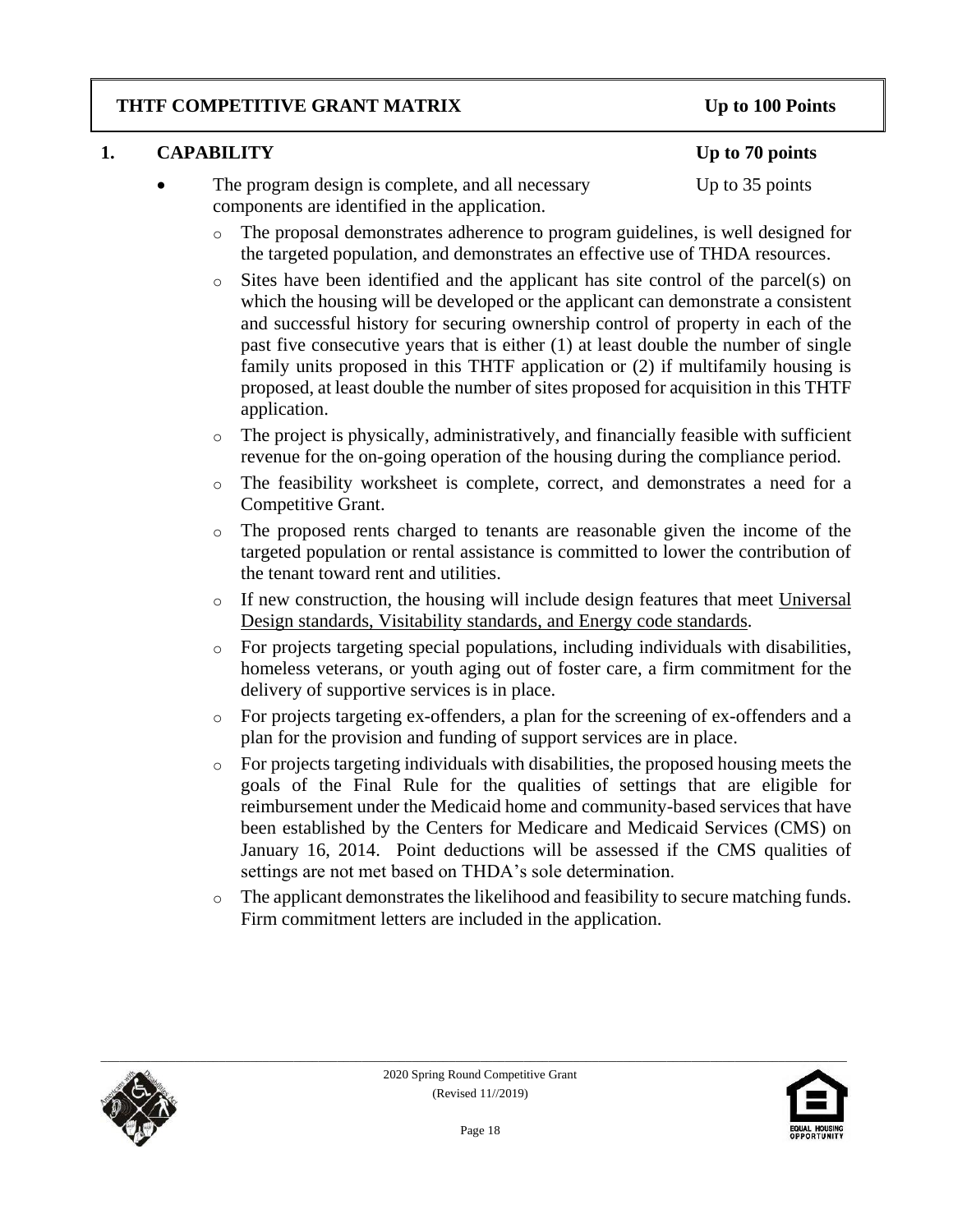- The Applicant demonstrates sufficient capacity to Up to 35 points successfully carry out the proposed project.
	- The Applicant and its staff have experience in providing housing to the targeted population.
	- The Applicant and its staff have a demonstrated capacity to manage rental housing.
	- The Applicant's organizational budget reflects multiple sources of funding.
	- If the Applicant has previous experience with Competitive Grants or other programs, point deductions will be assessed if the Applicant has not demonstrated success in:
		- o drawing down funds;
		- o completing a project in a timely manner;
		- o operating a program within THDA guidelines; and,
		- o responding timely to client concerns or complaints, contractor concerns or complaints, and THDA requests for information and/or client stories.

#### **2. NEED Up to 20 points**

|               | <i>Income Targeting</i>                                                                                                                                                                               | Up to 4 points |
|---------------|-------------------------------------------------------------------------------------------------------------------------------------------------------------------------------------------------------|----------------|
|               | $\rightarrow$ The Applicant will set aside 25% of the units for<br>individuals at 30% of AMI or less                                                                                                  | 3 points       |
|               | $\rightarrow$ The Applicant will set aside 50% of the units for<br>individuals at 50% of AMI or less                                                                                                  | 1 point        |
|               | <u><b>Targeted Populations in THDA Strategic Plan</b></u>                                                                                                                                             | Up to 7 points |
|               | $\rightarrow$ THDA will award up to 7 points based on the<br>proportion of units set-aside for youth transitioning out<br>of foster care as prioritized in the THDA Strategic Plan                    | Up to 7 points |
|               | $\rightarrow$ THDA will award up to 7 points based on the<br>proportion of units set-aside for ex-offenders,<br>particularly elderly ex-offenders as prioritized in the<br><b>THDA Strategic Plan</b> | Up to 7 points |
| $\rightarrow$ | THDA will award up to 4 points based on the<br>proportion of units set-aside for homeless veterans as<br>prioritized in the Tennessee State Plan to End<br>Homelessness                               | Up to 4 points |